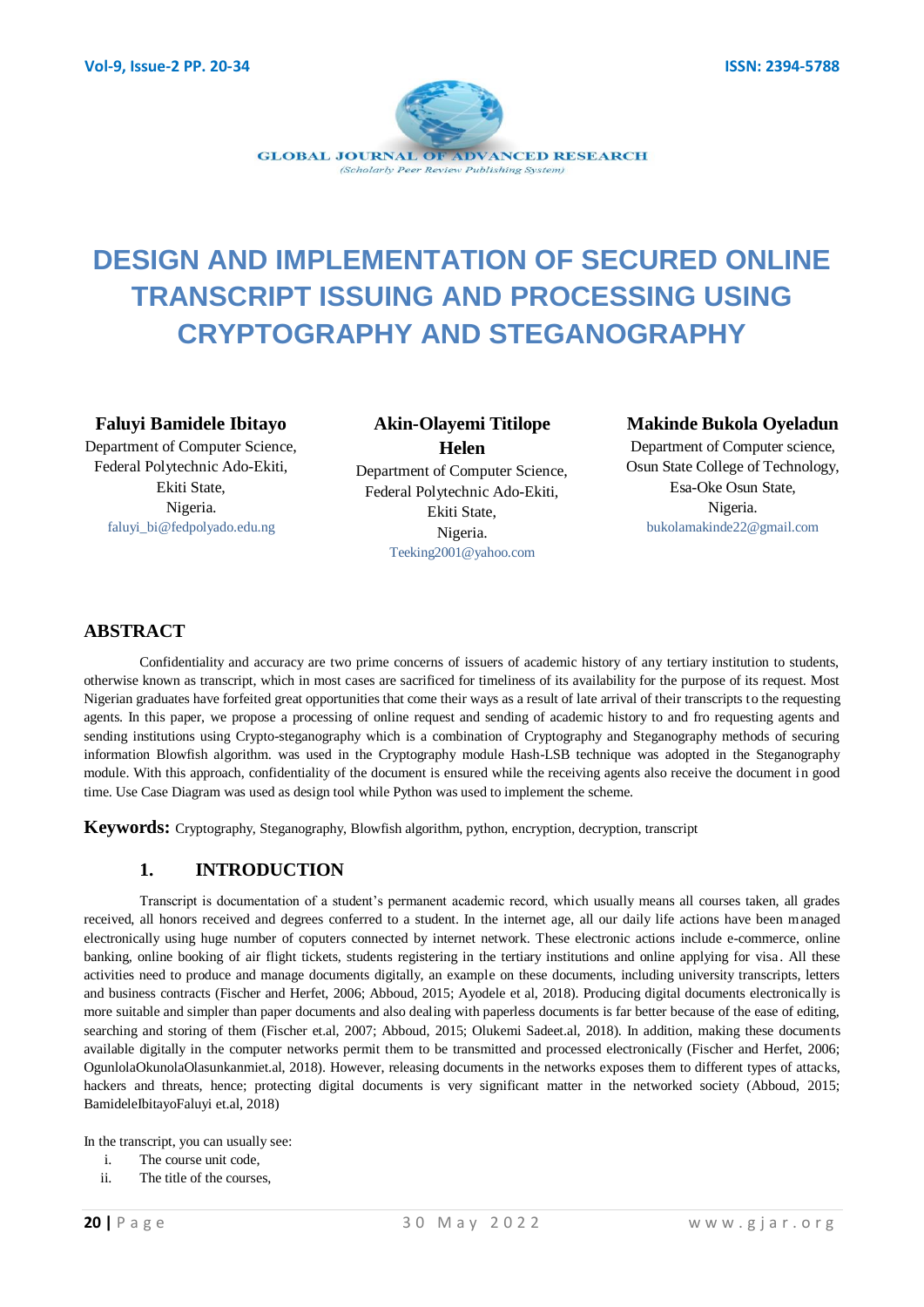- iii. The duration of the course,
- iv. The grade (your exam mark)

Steganography is a form of science that deals with cryptic information. It is the art of writing in cryptic text that is unrecognizable to a person who doesn"t hold the key to decrypt it.

Steganography is not a new form of science. In fact, Steganography is derived from the Greek word "steganos", which means hidden or secret and "graphy" means writing or drawing. Thus, steganography means secret writing. In contemporary terms, steganography has evolved into a digital strategy of hiding a file in any form of multimedia such as an image, an audio file or even a video file. (Kavitha2012; Sanjay Burman, 2019).

Cryptography and steganography are well known and widely used techniques that manipulate information in order to cipher or hide their existence respectively. Cryptography scrambles a message so it cannot be understood; the steganography hides the message so it cannot be seen. Cryptography is not sufficient for secured communication. The power of steganography is in hiding a secret message by obscurity, hiding its existence in non-secret file. In that sense, steganography is different from cryptography, which involves making the content of the secret, message unreadable while preventing non-intending observers from learning about its existence (KshitizRastogi, 2018)

These two techniques have been used to protect information since ancient times, but only individuals and organizations with extraordinary need for confidentiality like the military government and institutions had bothered to exert the effort required to implement it. (Venkata2007; Maroof Ali *et.al*, 2018). However, as time passed and need for information security grew larger in everyday businesses, cryptography and steganography became the important tools for securing data from the sender to the receiver. (Ansderson2010; Ravi Kumar, Ahtisham Hashmi2019)

The basic concepts are Encryption and Decryption. In cryptography, encryption is the conversion of information in readable form (text), into an unreadable form called cipher text, which is impossible to read except by those that possess the secret key or appropriate knowledge to decipher the message and decryption is the transformation of the cipher text back to its original form. (Denning 2002; Abdel-Karim, A. T.2020). While in Steganography, Encryption is the art of embedding a message, image, or file within another message, image or file (text, audio, image, video) and Decryption is the art of extracting the embedded data from inside the cover data. (Katzenbeisser2011; Domenico, B. 2018)

Cryptography scrambles a message so it cannot be understood; the Steganography hides the message so it cannot be seen.

Cryptography and Steganography both provide security, the use of only one method at a time will not be sufficient for a secured communication, however, it is a good practice to combine the two methods together for adding multiple layers of security. By combining, the data encryption can be done by a software and then embed the cipher text in an image or any other media. The combination of these two methods will enhance the security of the data embedded. (Luca 2013;S. Panwar, S. *et.al* 2018). This combined chemistry will satisfy the requirement such as confidentiality, security and robustness for secure data transmission over an open channel.

According to Markus Kahn"s definitions, Steganography is the ability and knowledge of communicating in a way which hides the existence of the secret message. There are three different aspects in hiding the information techniques challenge with each other; capacity, security, and robustness. The steganography strives more for high security and capacity. The aim for high security means that focus is to secure the hidden transcript in a cover medium while capacity refers to the size of the transcript tha t can be hidden in a cover medium. There are four categories of cover medium digital files that can be used in steganography techniques which are text, image, audio/video, and protocol. However, the more appropriate formats to use are image and audio file formats because of their high degree of redundancy. The basic model of the steganographic process using image format in illustrated below.

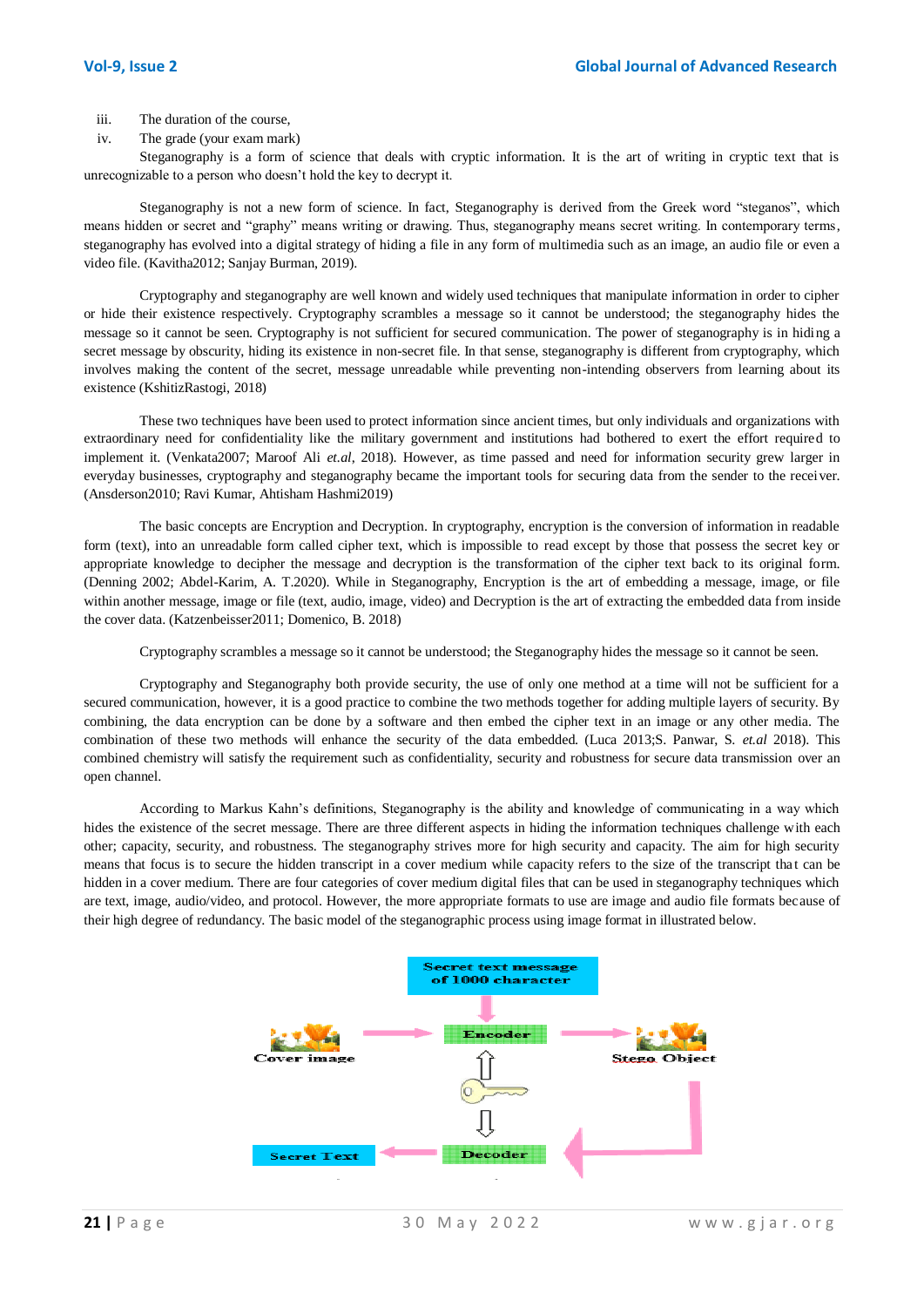**Figure 1**:The basic model of steganographic process using image format, source: (Anderson 2005**)**

These techniques have become much more open and public in the last few years. (Anderson 2005; Mamoun 2018). The steganography and cryptography are better techniques for data hiding which manipulates information (data) in order to cipher or hide their existence.

The steganography technique aims to prevent a third party from realizing that any covert communication has taken place, it was believed to be first practiced during the Golden Age in Greece where messages were inscribed on the underlying wood of the wax tablet. Only persons who have knowledge of the embedded information and possess a "key" will be able to decode and view the information. This key can take many forms which can range from a passphrase for electronic steganography to an understanding of a method to decode the information. In the modern day sense of the word steganography, is usually refers to information or a file that has been concealed inside a digital picture, video or audio file and sent through the network to the recipient, where the actual message is separated from it. (Luca 2013; Olukemi Sade 2019).In the case of cryptography, it stores and transmits data in a form so that it can no more be interpreted or understood. It is a way of protecting sensitive information as it is stored on media or transmitted through network communication paths, which made government organizations, military units, and some corporate houses to adopt its use. They used cryptography to guard their secrets from others, just like steganography, the parties must possess a key to be able to get the information. Some techniques of early cryptography are the hieroglyph, Caeser Shift Cipher, Vigenere Coding used by the Egyptians, Romans and various Italian and Papal States respectively.

The hidden message is plain, but unsuspecting to the reader. Steganography"s intent is to hide the existence of the message, while cryptography scrambles a message so that it cannot be **understood. (Kumar 2010; Ayodeji 2019).** 

#### **2. LITERATURE REVIEW**

Transcript is documentation of a student"s permanent academic record, which usually means all courses taken, all grades received, all honors received and degrees conferred to a student. In the internet age, all our daily life actions have been managed electronically using huge number of computers connected by internet network. These electronic actions include e-commerce, online banking, online booking of air flight tickets, students registering in the tertiary institutions and online applying for visa. All these activities need to produce and manage documents digitally, an example on these documents, including university transcripts, letters and business contracts (Fischer and Herfet, 2006; Abboud, 2015; Ayodele*et.al*, 2018). Producing digital documents electronically is more suitable and simpler than paper documents and also dealing with paperless documents is far better because of the ease of editing, searching and storing of them (Fischer et al, 2007; Abboud, 2015; Olukemi Sade*et.al*, 2018). In addition, making these documents available digitally in the computer networks permit them to be transmitted and processed electronically (Fischer and Herfet, 2006; Ogunlola Okunola Olasunkanmi*et.al*, 2018). However, releasing documents in the networks exposes them to different types of attacks, hackers and threats, hence; protecting digital documents is very significant matter in the networked society (Abboud, 2015; Bamidele Ibitayo Faluyi *et.al*, 2018)

Tyagi (2002) described a method for integrating cryptography and steganography together through image processing. The work started by clarifying the way for encryption of the secret text before hiding it in the image. Then, the encrypted data is to be hidden in the image through the least significant bit (LSB) image-based steganography.

Bamidele Ibitayo Faluyi *et.al*, (2018), proposed a solution for transferring academic transcript with-out any compromise in security over an in secure channel. In our proposed system, we select a true colour image of size 512 x 512 as a cover image and a secret message (transcript) which is embedded in the true colour image. The secret message (transcript) is encrypted using RSA algorithm, the encrypted (secret message - transcript) is embedded in the Least Sig-nificant Bit (LSB) of each Red, Green and Blue (RGB) pixel value of the cover image.

Bloisi and Locchi (2007), proposed image steganography and cryptography system (ISC) for securing data transfer. He used images as cover objects for steganography and secret key for the cryptography. The performance of the proposed image-based steganography and cryptography system was presented in his work. He compared his results with another algorithm in the literature known as F5 showing improved results. It was found that the comparison with F5 is replacing the least-significant bit of a DCT coefficient with message data which may be degrading and fairness of the analysis. Domenico"s work makes F5 decrements its absolute value in a process called matrix encoding claiming as a theoretically unbreakable cryptographic method based on image based one-time pad steganography.,

Mohammad in (Jain *et.al*, 2012) proposed a technique to implement steganography and cryptography together to hide the data into an image by two steps. The first step, finds the shared stego-key between the two communication parties by applying Diffle Hellman Key exchange protocol. The second step makes the sender use the secret stego-key to select pixels that will be used to hide secret data. Each selected pixel will be used to hide 8 bits of data by using LSB method. Although the method showed real interesting security features, it was very complicated with high unpractical overhead. Harshitha and Vijaya (2012), proposed a security method in which the secret message is first encrypted and then hidden in a cover file with steganography. The encryption of the message is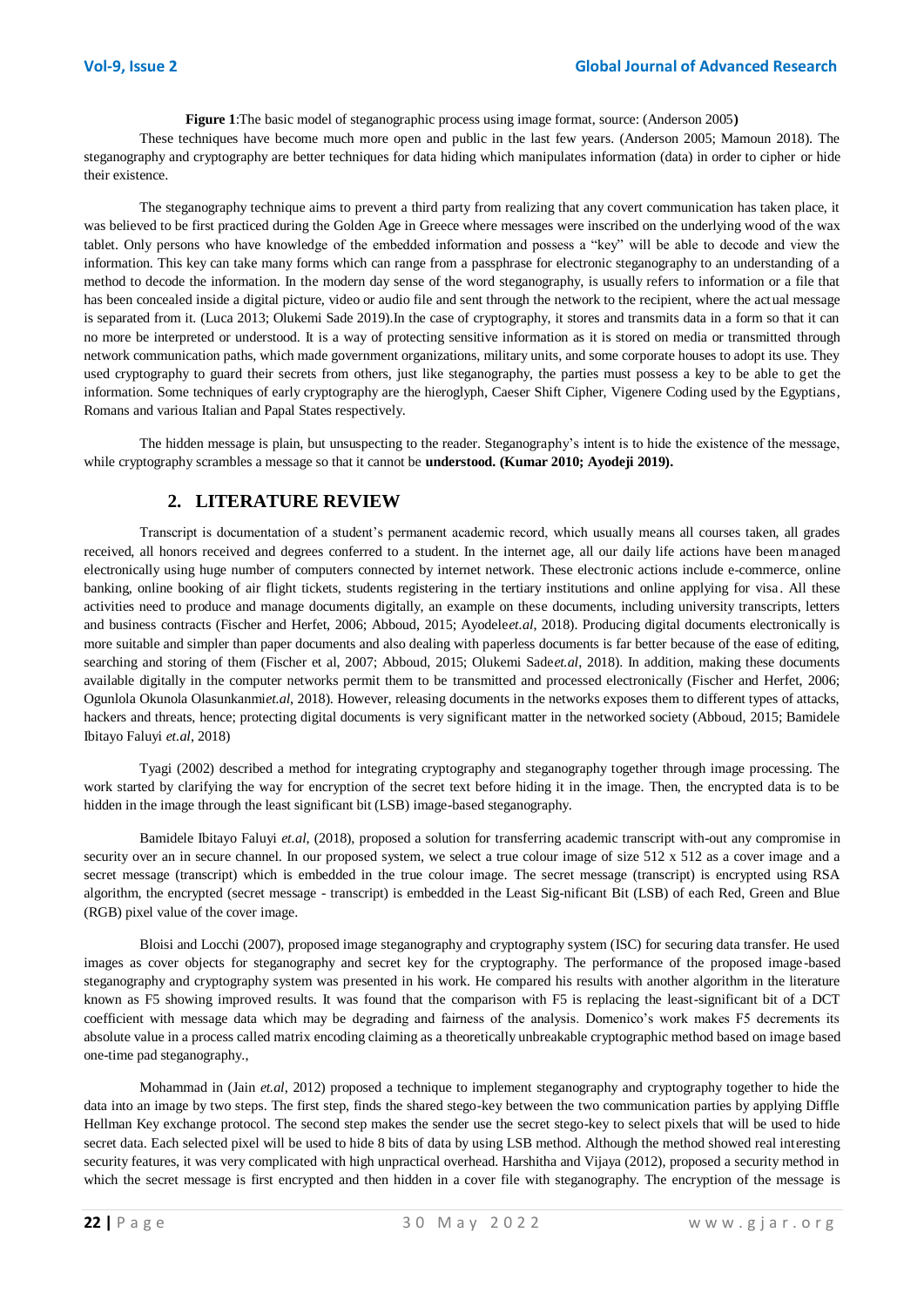randomly permuted using the secret key. The steganography used was based on the LSB algorithm for both embedding and extraction process. All the testing results showed interesting features generated by Matlab experimentations.

(Yang *et.al*, 2009) presented a new adaptive LSB based method for image steganography. It uses the pixel adjustment technique for better stego image quality. This adaptive LSB substitution results in high hidden capacity.

Sachdeva and Kumar (2012) used the vector quantization table to embed the secret information by which the hidden capacity and stego size is increased. A last explored method hiding encrypted secret message inside a cover file has been introduced by Nath, (2011). He proposed an algorithm for encrypting the secret message with relation to the work proposed in (Nath, 2010). The work modified the idea of play fair method into a new platform where they can encrypt or decrypt any file.Their method is dependent on the random text-key which is to be supplied by the user. They introduce a new randomization method for generating the randomized key matrix to encrypt plain text file and to decrypt cipher text file. They also introduce a new algorithm for encrypting the plain text multiple times, increasing security by increasing system complexity.

#### **Overview of Steganography**

Steganography is the ability and knowledge of communicating in a way which hides the existence of the secret message. The main goal of steganography is same to cryptography but in a different way, which is focused on securing the hidden information. The specific goal of steganography is hiding data in a digital object so that existence of the secret message cannot be detected through observation (or even complex analysis).

There are many stories about steganography. For example, ancient Greece used method for hiding messages such as hiding it in the belly of a dare (a kind of rabbits), using invisible ink and pigeons. Another ingenious method was to shave the head of the messenger and tattoo a message or an image on the messenger"s head. After allowing his hair to grow, the message would be undetected until the head is shaved again, while the Egyptians used illustrations to conceal message. (Kallam *et.al*, 2010).

The goal of steganography is to hide secret information inside cover images in such a way that does not allow any "enemy" to even detect that there is a secret message present in the image. Steganography attempts to hide the presence of communication. The steganography structure is made up of three elements:

- i. The cover image,
- ii. The secret image,
- iii. The key

The cover image can be a painting, or a digital image. It is the object that will carry the hidden message. A key is used to decode the secret message. This can be anything from a password or a pattern. Steganography is applied to images, but many other data or file types are possible.

- i. Audio
- ii. Video
- iii. Text
- iv. Executable programs.



**Figure 2:** General Steganography Model. (Source: FridrichMchn 2013)

#### **Image Steganographic Techniques**

Image streams have high degree of spatial and temporal redundancy in representation and have pervasive applications in daily life, thus they are considered as good candidates for hiding data. Image steganography can be then employed in various useful applications. One application use image steganography for military and intelligence agencies communications. Another type of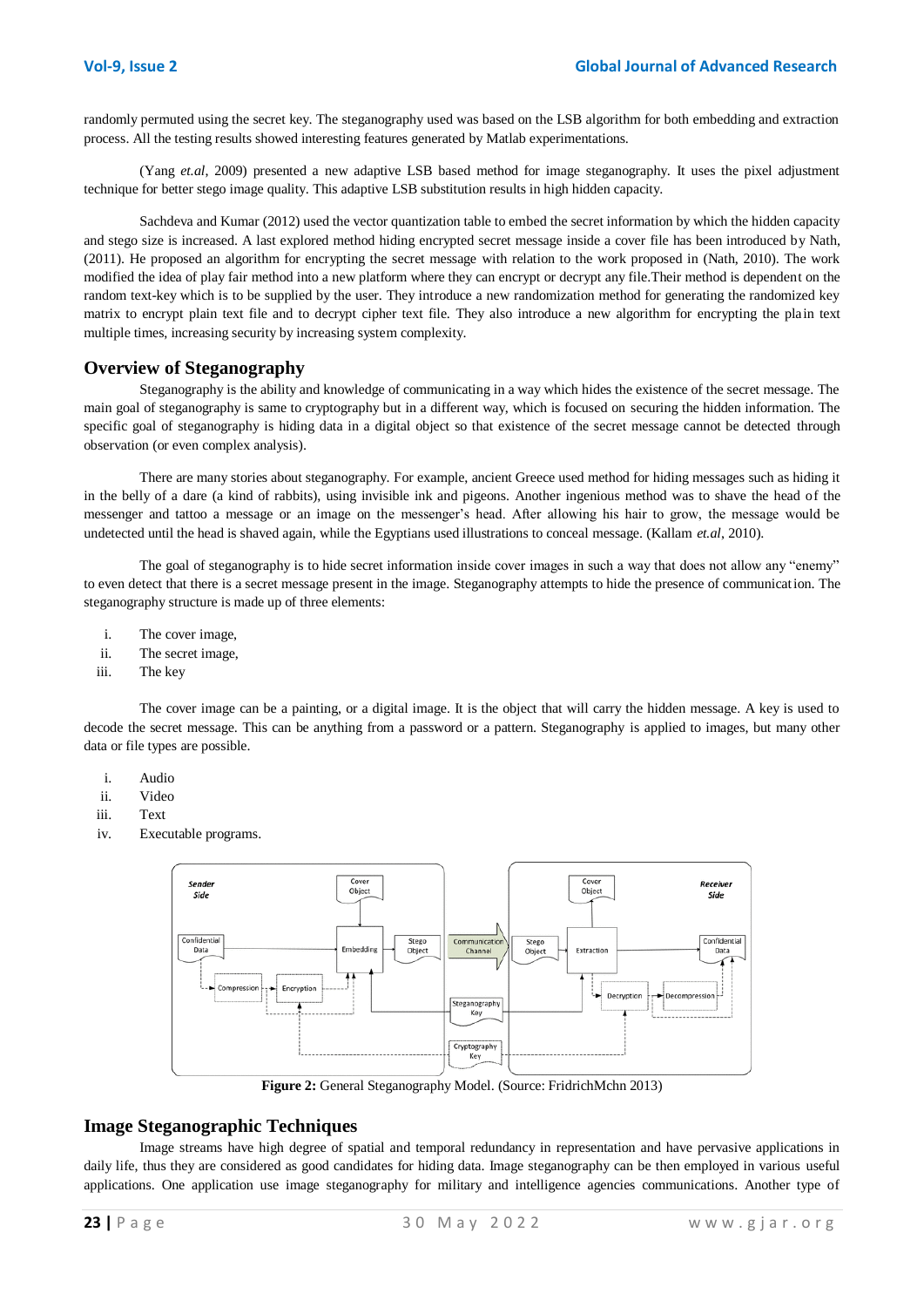application was demonstrated by Robbie et al, and Lie et al, where data hiding in image was used for image error correction during transmission or for transmitting additional data (e.g subtitles) without requiring larger band-width. A different application was presented by (Zhang *et.al*, 2012) where image steganography was used for hiding data in an image captured by a surveillance system. That is, in order to protect the privacy of authorized people, their images are extracted from the surveillance image and embedded in its background.

Generally speaking, image steganography is the extension of image steganography.an image file can simply be viewed as a sequence of images, yielding image data hiding similar to image data hiding. In addition to the image attacks that can be applied on the separate frames of image; there are much more attacks for images such as loss compression, change of frame rate, formats interchanging, addition or deletion of frames during image processing. Handling an image stream as multiple two-dimensional images, does not consider the dependencies that exist among pixels in their three dimensions. The hiding capacity is much higher in the case of image. Images provide new dimensions for data hiding such as hiding messages in motion components. The audio components of the image file can also be utilized for data hiding. Focusing on image steganographic techniques, we can classify them in a number of ways. One way is to categorize them according to compression, i.e. compressed image techniques and uncompressed (raw) image techniques; this classification was adopted by another classification that can be used based on the domain of embedding, i.e. spatial domain techniques and transform domain techniques.

Moreover, Shirali-Shahreza suggested categorizing image steganographic techniques according to the following criteria: considering the image as a sequence of still images or finding new dimensions in the image that help on the steganographic process or utilizing the image saving format for information hiding.

## **Elements of Steganography**

There are two important elements in steganography; cover and data. The cover is a medium to carry hidden messages during transmission without showing the existence of the hidden message. Because of that, the appropriate cover must be chosen, as it is a large part of what determines the efficiency of the steganographic technique. Appropriate cover means that there is no suspicious look at that cover. Once the attacker suspects something to that cover, it means the hidden message will be attacked.Then, the data is the hidden message that will be hidden in the cover. The data must be serializable, so that it may be embedded bit by bit into the cover. Steganography offers high carrier capacity keeping embedded message invisible and maintaining the fidelity of the cover media. The efficiency of the steganographic method is that one shouldn"t know that the media file has been altered in order for embedding. If the malicious user knows there is some alteration, the steganographic method is defeated and less efficient. The embedded message is very fragile and hence if any modification is done to the stego image the whole secret message is corrupted. The effectiveness lies on the ability to fool an unintended user. The layers of communication can be more than one layer. A secret message can be embedded within a digital image which in turn can be embedded within another digital media or image clippings.

## **Least Significant Bit (Lsb)**

Least Significant Bit is an example of the main techniques in spatial domain image steganography. It manipulates the cover digital image pixel bit value to embed the encrypted secret message. The encrypted message bit will be embedded in the least significant bit of the image pixel. Steganography avoids introducing as much various as possible, to minimize the likelihood of detection.

The embedding process consists of choosing a subject  $\{j1....,j1(m)\}$  of cover elements and performing the substitution operation cji\_mi on them, which exchange the LSB of cji by mi (mican either be 1 or 0). In the extraction process, the LSB of the selected cover-element is extracted and lined up to reconstruct the secret message. (Alan *et al*., 2005).

#### **Palette-Based Image**

There are two ways to encode information in a palette-based image; either the palette or the image data can be manipulated. The LSB of the colour vectors could be used for information transfer, just like the substitution methods presented, alternatively, since the palette does not need to be sorted in any way, information can be encoded in the way the colours are stored in the palette. For N colours since there are different ways to sort the palette, there is enough capacity to encode a small message. However, all methods which use the order of a palette to store information are not robust, since an attacker can simply sort the entries in a different way and destroy the secret message. (Alan *et.al*, 2005)

## **Transform Domain Techniques**

Transformation domain methods hide message in a significant area of the cover image which makes them more robust to attack, such as adding noise, compression, some image processing. However, cropping whereas they are more robust to various kinds of signal processing, they remain imperceptible to the human sensor system. Many transform domain variations exist. One method is to use the Discrete Cosine. Katzembeisser (2011)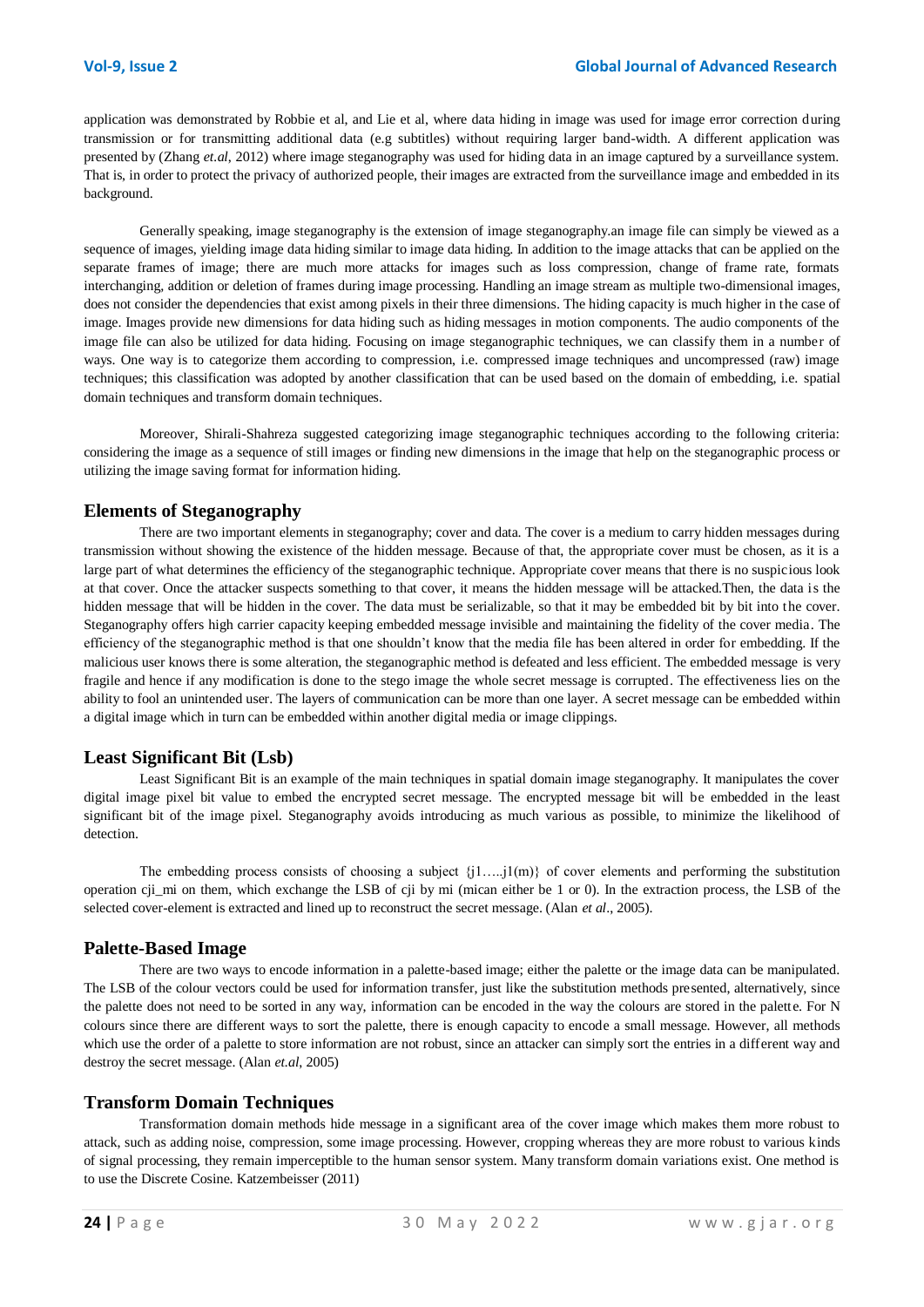## **Spread Spectrum (Ss) Techniques**

Spread spectrum techniques are defined as "means of transmission which the signal 30 occupies a bandwidth in excess of the minimum necessary to send the information". The .band spread is accomplished by means of a code which is independent of the data, and a synchronized reception with the code at the receiver is used for dispreading and subsequent data recovery. Katzembeisser (2011)

#### **Cover Generation Techniques**

In contrast to all embedding methods presented above, when secret information is added to a specific cover by applying an embedding algorithm, some steganographic applications generate a digital object only for the purpose of being a cover for secret communication. Katzembeisser (2011).

# **CRYPTOGRAPHY**

#### **History of Cryptography**

The art of cryptography is considered to be born along with the art of writing. As civilization evolved, human beings got organized in tribes, groups, and kingdoms. This led to the emergence of ideas such as power, battles, supremacy, and politics. These ideas further fueled the natural need of people to communicate secretly with selective recipient which in turn ensured the continuous evolution of cryptography as well. Singh (2009). The roots of cryptography are found in Roman and Egyptian civilizations.

The oldest cryptographic technique, the first known evidence of cryptography can be traced to the use of "hieroglyph". Some 4000 years ago, the Egyptians used to communicate by messages written in hieroglyph. This code was the secret known only to the scribes who used to transmit messages on behalf of the kings. Ellis (2015).

Later, the scholars moved on to using simple mono-alphabetic substitution ciphers during 500 to 600 BC. This involved replacing alphabets with some secret rule. This rule became a key to retrieve the message back from the garbled message. The earlier Roman method of cryptography, popularly known as the Caeser Shift Cipher, relies on shifting the letters of a message by an agreed number (three was a common choice), the recipient of this message would the shift the letters back by the same number and obtain the original message. Gardner (2012)

#### **Concept Used In Cryptography**

- i. **Plain Text:** It is the information present in its original format.
- ii. **Cipher Text:** Conversion of plain text to non-readable format.
- iii. **Encryption:** Transformation from plain text to cipher text. Encryption algorithm and a key are important in encryption.
- iv. **Decryption:** Transformation of cipher text to plain text. Decryption algorithm and key is needed.
- v. **Key:** Combination of numeric or alpha-numeric text or special symbol.

There are two types of encryption methods in cryptography as follows:

- i. Symmetric Encryption
- ii. Asymmetric Encryption

In Symmetric Encryption one key is shared between transmitter and receiver. For conversion of plain text into cipher text at sender or transmitter used to improve security level to protect the secure information use one key that same key is used at receiver side to convert cipher text to plain text.

In Asymmetric Encryption system was developed by Diffie and Helman in 1976 it's also called as Public Key Cryptography. It is the process where conversion of plaintext to cipher text from the sender with different key will be used to retrieve the secured data from cipher text to plaintext. Public key is used by the sender for encryption and at the receiver side, a different key is used for decryption.

# **Context of Cryptography**

Cryptology, the study of cryptosystems can be subdivided into two branches:

- i. Cryptography
- ii. Cryptanalysis

Cryptography is the art and science of making cryptosystem that is capable of providing information security. Cryptography deals with the actual securing of digital data. It refers to the design of mechanisms based on mathematical algorithms that provide fundamental information security services. Fiestel (2013). You can think of cryptography as the establishment of a large toolkit containing different techniques in security applications. (Menezes *et.al*, 2014)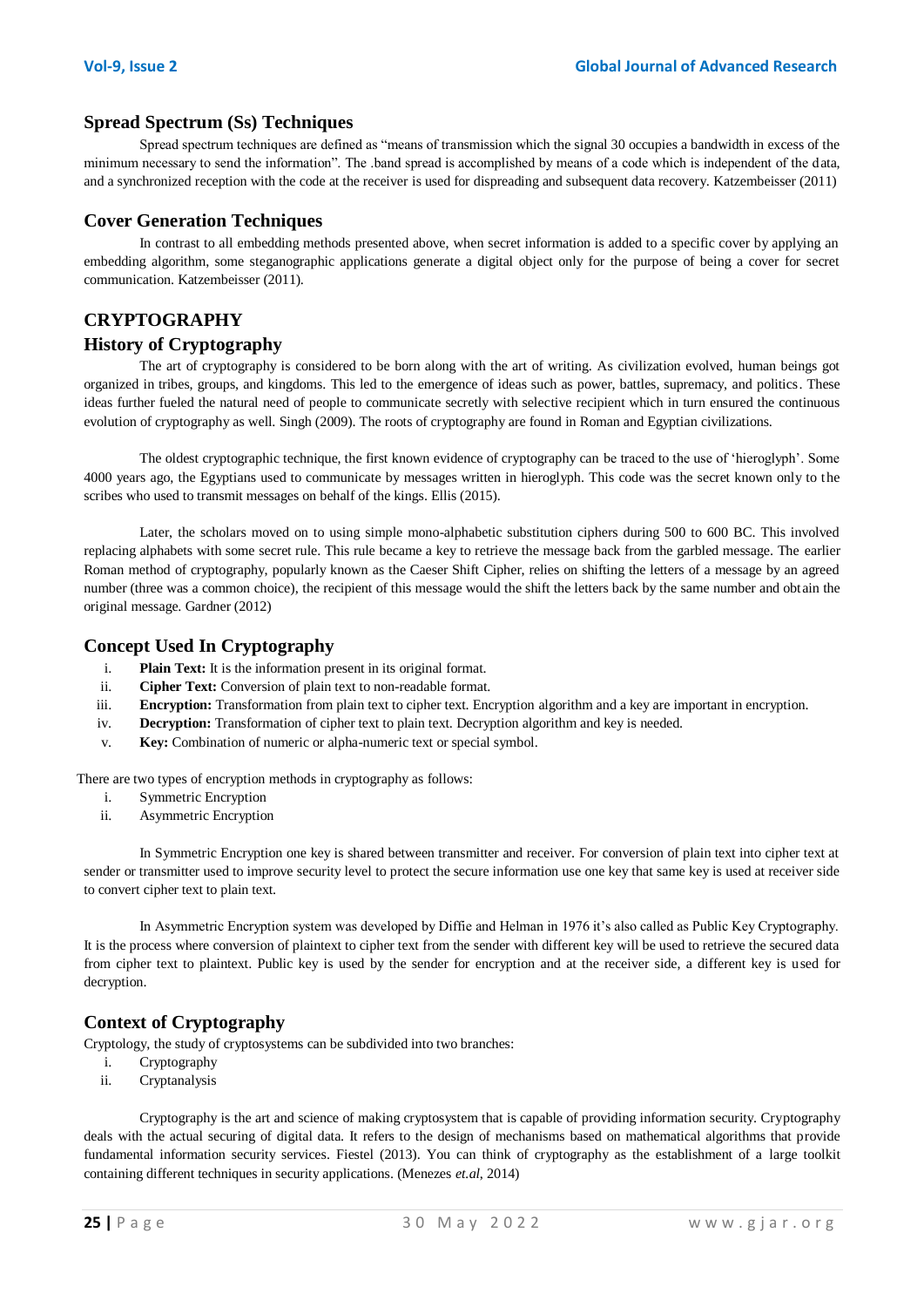#### **What Is Cryptanalysis?**

The art and science of breaking the cipher text is known as cryptanalysis. Cryptanalysis is the sister branch of cryptography and they both co-exist. The cryptographic process results in the cipher text for transmission or storage. Biham and Shamir (2018). It involves the study of cryptographic mechanism with the intention to break them. Cryptanalysis is also used during the design of the new cryptographic techniques to test their security strengths. Diffie and Hielman (2018).

## **3. SYSTEM DESIGN**

System analysis is problem solving techniques that decompose a system into its component piece for the purpose of studying well how those component parts works and interact to accomplish their purpose. Large amount of information has been achieved by research methodologies; this information is then organized and analyzed before a new design. The purpose of system analysis is to ascertain what must be carried out of the system.

#### **The Research Methodology**

The new method being proposed is a hybrid system which merges the cryptography and steganography methods and is divided into two different layers namely;

- i. Crypto-layer which makes use of the Rivest, Shamir, Blowfish algorithm where the sensitive text is going through the symmetric key encryption using Blowfish algorithm. The secret key is used in encryption is also needed during the decryption process when retrieving of the data is desired. The new system AES key length is fixed to 128 bits which results in 10 rounds of crypto layer operations.
- ii. Stego-layer which adopts the image based steganography as in [8] which hides the encrypted data coming out of the cryptography layer in the image.

#### **System Architecture**

The two-layer system comprises of two modules namely; hiding the data and retrieving the data. In the hiding module, the crypto-layer hides the data using the blowfish algorithm. The data is further hidden in the stego-layer which uses the Least Significant Bits of pixel value. The secret key used in encryption process is needed as in the decryption process when retrieving the data is desired.

The system will hide encrypted text into an image file. The system first makes an image file as carrier file and accepts any secret text to hide into it. It uses blowfish algorithm to encrypt secret text before hiding it into the image.



**Figure 3:** Combination of Cryptography and Steganography, source: (Black, et al, 2010*).*

The retrieving module involves extracting the LSBs from the stego-image to reveal the cipher text and then the generated key is checked to see if it is correct before decrypting the key to reveal the plain text. The architecture of the system can be represented in a flow diagram shown below: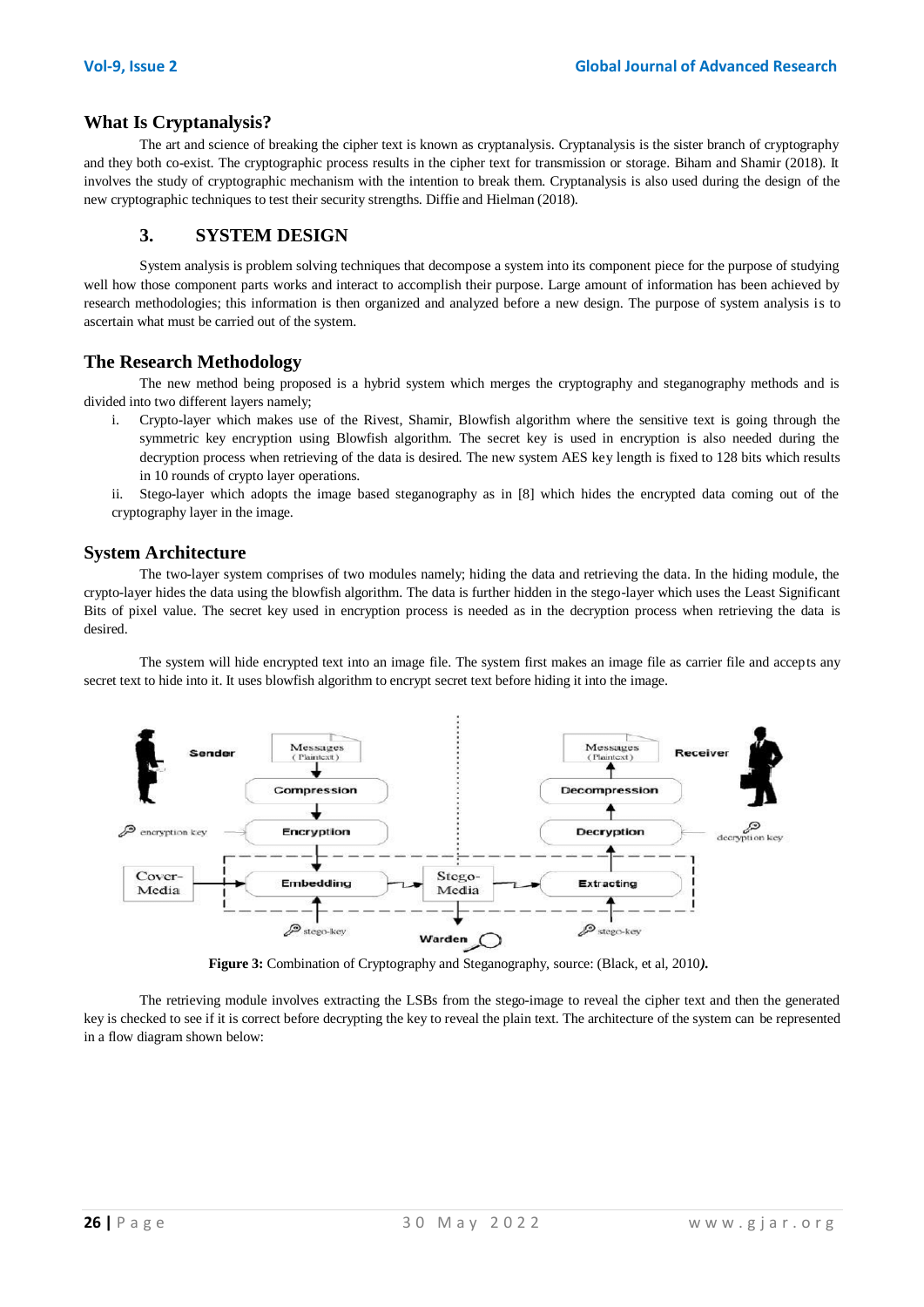

**Figure 4:** Flowchart for retrieving the integrated data

#### **Analysis of the Proposed System**

The proposed system uses blowfish algorithm to encrypt the transcript before hiding it into an image. The secret transcript has a zero percent chance of been detected. It is more user-friendly and less rigid, contains a self-help page for users who are new to it. **Advantages**

- i. Ease of use and user friendly
- ii. Not only embeds but encrypts data
- iii. No change in size of cover data
- iv. Absence of data loss
- v. No detection of the presence of secret message
- vi. Protects embedded message from being extracted by outsiders with the help of encryption key.

## **Modules of The Proposed System**

There are total of two modules in the proposed system which is explained below:

- i. **Encryption and Embedding Module:** This is the part of the system that performs the embedding and encryption process. It allows users to create an encryption key, encrypt data with the help of blowfish algorithm and then embed the data cover in the cover medium.
- ii. **Decryption and Extraction Module:** This part of the system performs the decryption, and also extracts the embedded data from the cover medium. This module checks if the decryption key provided by the receiver or user correlates with the encryption key. If it doesn"t, the data will not be extracted.

A comparison is made between the original file and the embedded one to indicate that less distortion is made even after changing the LSB bit of the original file.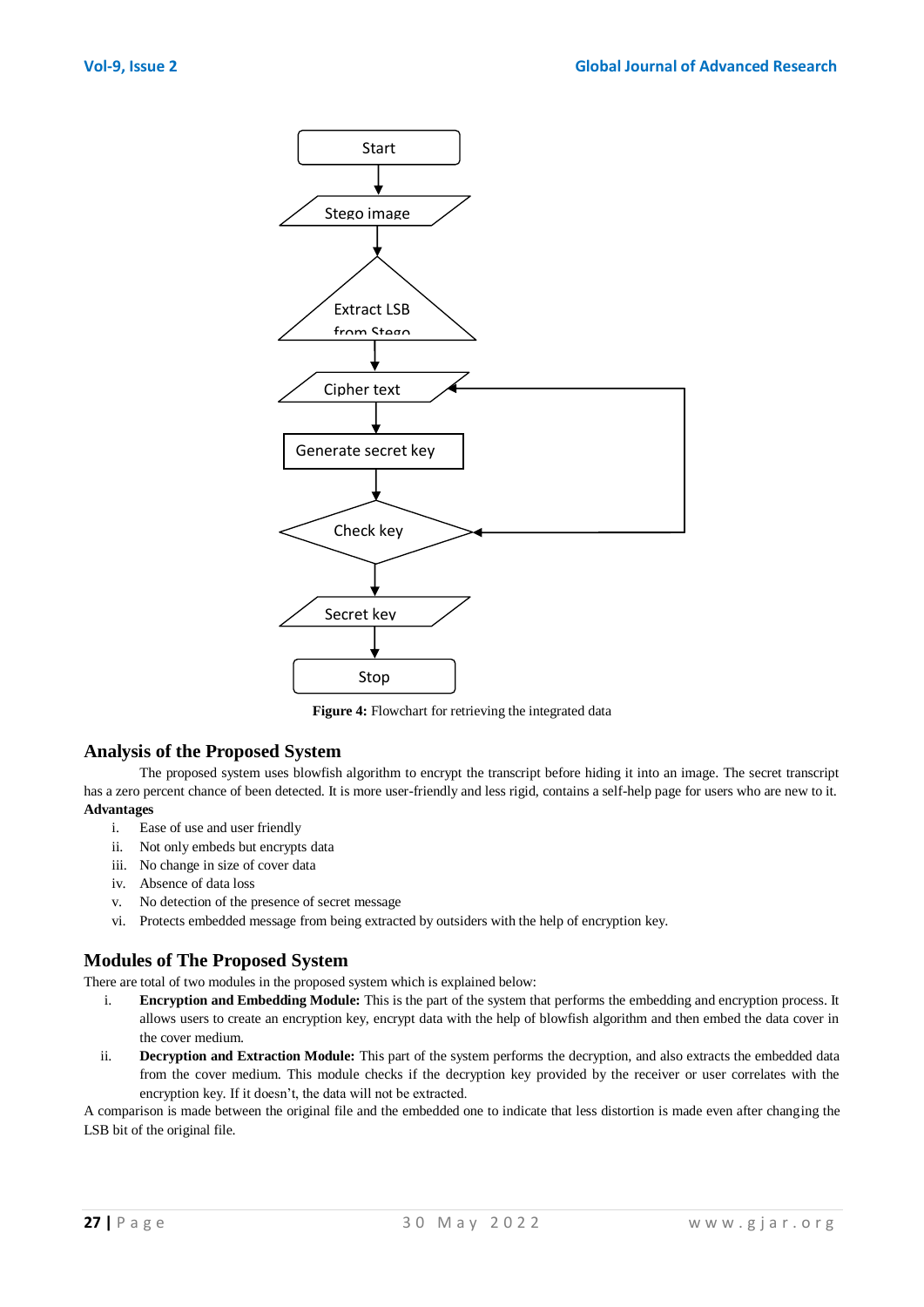## **Least-Significant Bit (Lsb) Technique**

The least significant bit (in other words, the  $8<sup>th</sup>bit$ ) of some or all bytes inside an image is changed to a bit of the secret message. Digital images are mainly of two types:

- i. 24-bit images and
- ii. 8-bit images

In 24-bit images we can embed three bits of information in each pixel, one in each LSB position of the three 8-bit values. Increasing or decreasing the value by changing the LSB does not change the appearance of the image; much so the resultant stego image looks almost same as the cover image. In 8-bit images, one bit of information can be hidden.

A stego-image is obtained by applying LSB algorithm on both the cover and hidden images. The hidden image is extracted from the stego-image by applying the reverse process. If the LSB of the pixel value of cover image C(ij) is equal to the message bit m of secret message to be embedded,  $C(ij)$  remain unchanged; if not, set the LSB of  $C(i,j)$  to m. the message embedding procedure is given below:

 $S(ij) = C(ij) - 1$ , if  $LSB(C(I, j)) = 1$  and  $m = 0$  $S(ij) = C(ij)$ , if  $LSB(C(ij)) = m$  $S(ij) = C(ij) + 1$ , if  $LSB(C(ij)) = 0$  and m = 139

Where  $LSB(C(i,j))$  stands for the LSB of cover image  $C(ij)$  and m is the next message bit to be embedded. S(ij) is the stegoimage. As we already know each pixel is made up of three bytes consisting of either a 1 or a 0.

For example, suppose one can hide a message in three pixels of an image (24-bit colors).

Suppose the original 3 pixels are: (111010101110100011001011) (011001101100101011101000) (110010010010010011101001)

In this case, only four bits needed to be changes to insert the character successfully. The resulting changes that are made to the least significant bits are too small to be recognized by the human eye, so the message is effectively hidden. The advantage of LSB embedding is its simplicity and many techniques use these methods.

The following figure shows the mechanism of LSB technique:

#### **LSB Insertion Mechanism**



**Figure 5:** LSB insertion mechanism, source: (P.Malathi 2016)

#### **LSB Extraction Mechanism**



**Figure 6:** LSB Extraction Mechanism, source: (Darshana Patil 2017)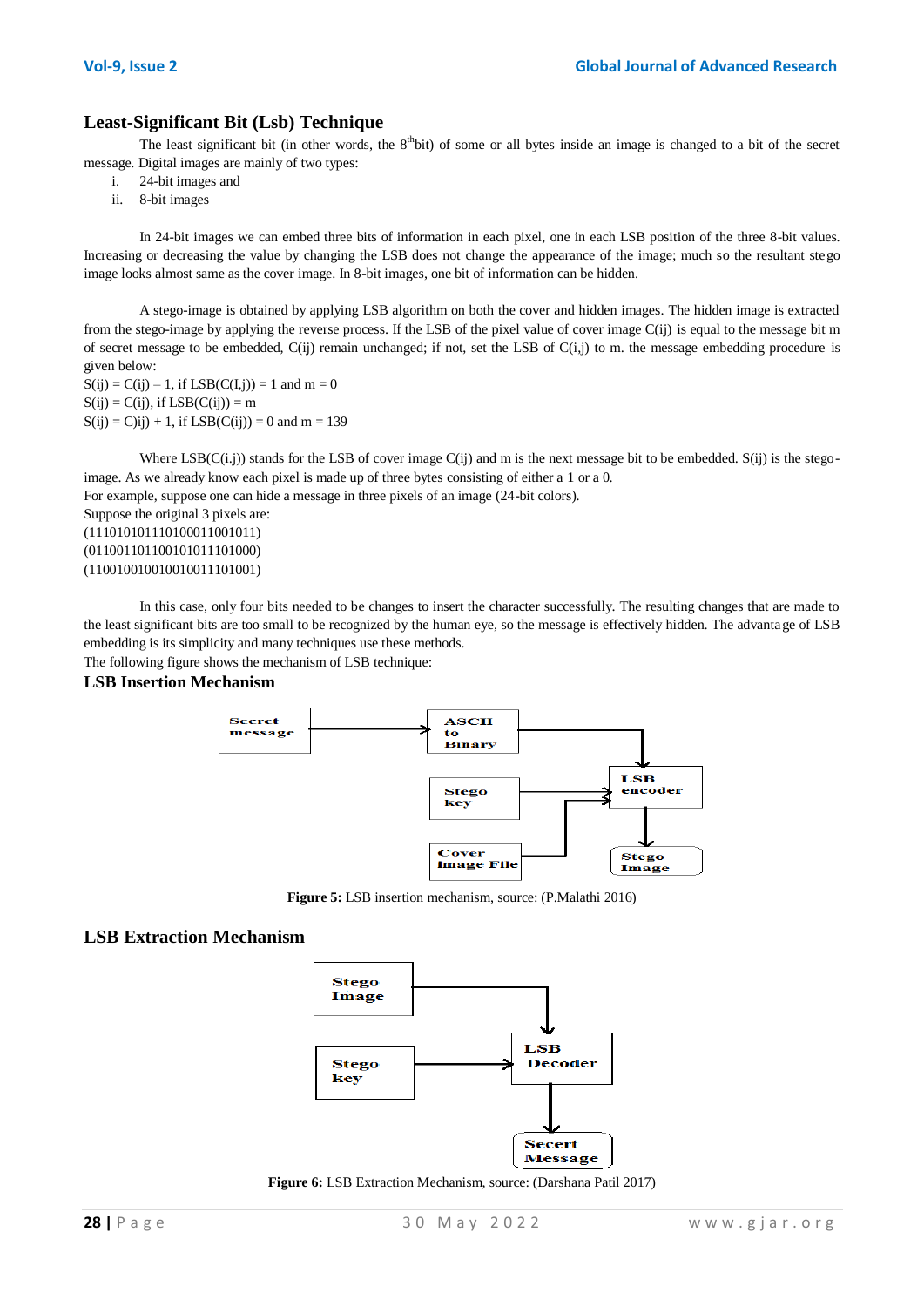## **Data Embedding**

The embedding process is as follows. **Input:** Cover image, stego-key and the text file **Output:** Stego-image

# **Procedure For Data Embedding**

- Step 1: Extract the pixels of the cover image.
- Step 2: Extract the characters of the text file.
- Step 3: Extract the characters from the stego-key.
- Step 4: Choose first pixel and pick characters of the stego-key and place it in the first component of the pixel.
- Step 5: place some terminating symbol to indicate end of the key. 0 has been used as a terminating symbol in this algorithm.
- Step 6: Insert characters of text file in each first component of next pixels by replacing it.
- Step 7: Repeat step 6 till all the characters has been embedded.
- Step 8: Again place some terminating symbol to indicate end of data.

Step 9: Obtain the stego-image.

## **Data Extraction**

The extraction process is as follows: **Inputs:** Stego-image file, stego-key **Output:** Secret message

# **Procedure For Data Extraction**

Step 1: Extract the pixel of the stego image.

Step 2: Now, start from first pixel and extract stego key characters from first component of the pixels. Follow Step 3 up to terminating symbol, otherwise follow step 4.

Step 4: If this extracted key matches with the key entered by the receiver, then follow Step 5, otherwise terminate the program.

Step 5: If the key is correctly, then go to next pixels and extract message characters from first component of next pixels. Follow step 5 till up to terminating symbol, otherwise follow step 6.

Step 6: Extract the secret message.

## **Embedding Algorithm**

In this process of coding method, a random key is used to randomize the cover image and then hide the bits of a secret message into the least significant bit of the pixels within a cover image. The transmitting and receiving end share the stego-key and random-key. The random-key is usually used to seed a pseudo-random generator to select pixel locations in an image for embedding the secret message.

**Inputs:** Cover image, stego-key and the message **Output:**Stego-image

## **Procedure For The Embedding Algorithm**

- i. Read character from text file that is to be hidden and convert the ASCII value to the character into equivalent binary value into an 8-bit integer array.
- ii. Read the RGB colour image (cover image) into which the message is to be embedded
- iii. Read the last bit of red pixel
- iv. Initialize the random key and randomly permute the pixels pof cover image and reshape into a matrix.
- v. Initialize the stego-key and XOR with text file to be hidden and give message
- vi. Insert the bits of the secret message to the LSB of the Red plane"s pixels
- vii. Write the above pixel to stego image file

#### **Extraction of The Hidden Message**

In this process of extraction, the process first takes the key and then random-key. These keys takes out the points of the LSB where the secret message is randomly distributed. Decoding process searches the hidden bits of a secret message into the least significant bit of the pixels within a cover image using the random key. In decoding algorithm the random-key must match i.e. the random-key which was used in encoding should match because the random key sets the hiding points of the message in case of encoding. Then receiver can extract the embedded messages exactly using only the stego-key.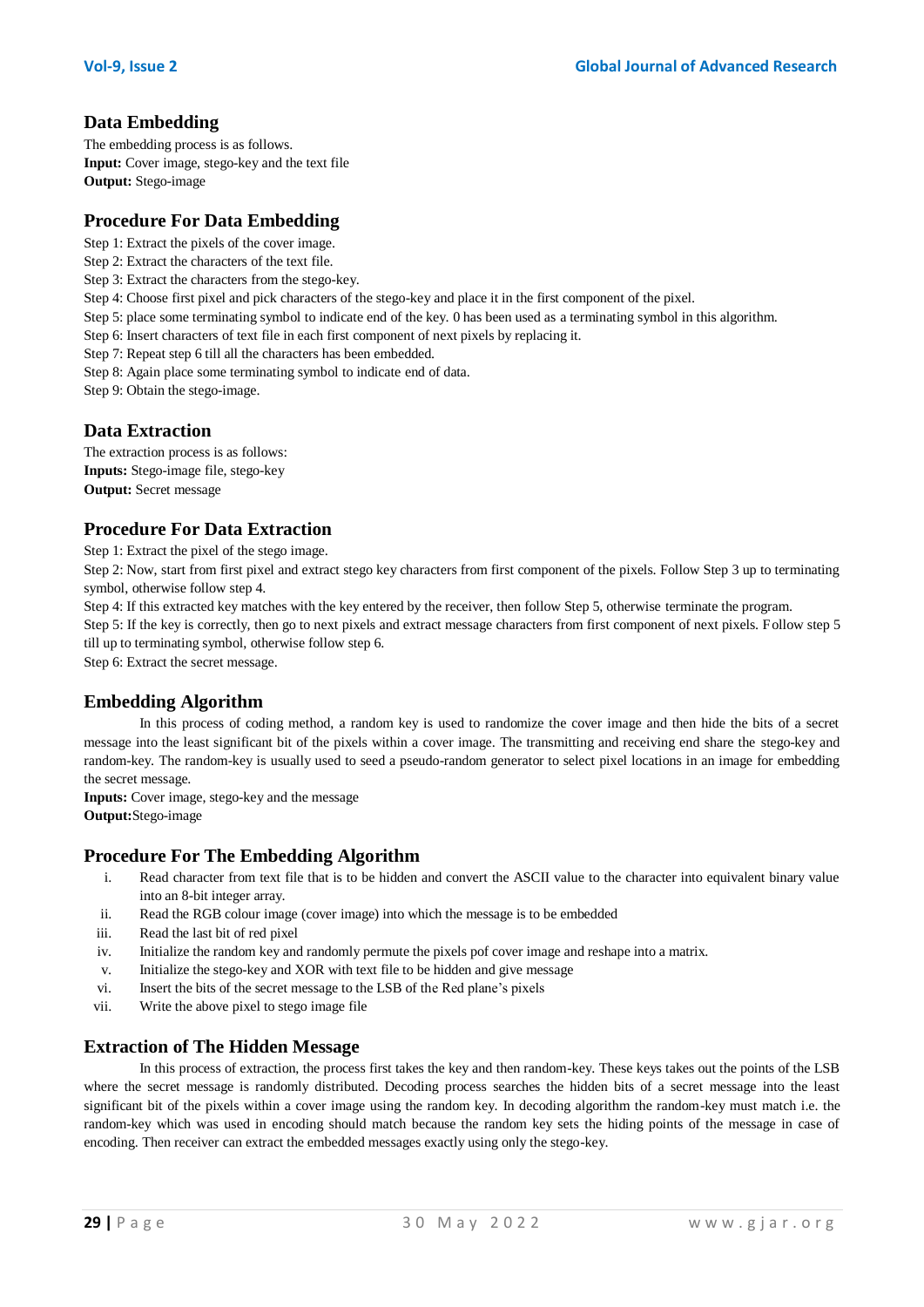## **Message Extraction Algorithm**

**Inputs:** Stego-image file, stego-key, random key. **Output:** Secret message

#### **Procedure for Message Extraction**

- i. Open the stego image file in read mode and from the Image file, read the RGB colour of each pixel
- ii. Extract the red component of the host image
- iii. Read the last bit of each pixel
- iv. Initialize the random key that gives the position of the message bits in the red pixel that are embedded randomly
- v. For decoding, select the pixels and extract the LSB value of red pixels
- vi. Read each pixels then content of the array converts into decimal value that is actually ASCII value of hidden character
- vii. ASCII values got from above is XOR with stego-key and gives message file, which we hide inside the cover image.



**Figure 7:** Blowfish Encryption Algorithm, source: (Muhammad Faheem Mushtaq et.al, 2017)

## **4. SYSTEM IMPLEMENTATION**

Running the system implementation begins with the software asking for the secret sensitive text data message and the secret key, which is representing the starting operation of the crypto layer. Within this layer process, the program converts each character of the sensitive secret text into an array of binary bytes to be encrypted using blowfish algorithm. The second layer, i.e. steganography layer, also asks for an RGB image as cover media, such that its pixels are also converted into binary form.

This stego-layer can start its process at the same time while crypto layer is running, i.e. preparing the image as binary bits, but cannot start hiding data except after cipher text is generated from the crypto layer. Each pixel within the RGB image has three channels, namely red, green and blue (RGB) representing a byte of 8-bits each. Therefore, using the least significant bits (LSB) image based steganography in our original system hides three channels.

#### **Advantages Of The Hybrid System**

- **i. Ease of Use:** the system should be simple and easy to use. Documentation of user manual should be provided to the users, to ensure that the users are able to use and operate the system by themselves.
- **ii.** Maintainability: Maintainability is the ease with which a program can be corrected if an error is encountered, adapted if its environment changes, or enhanced if the customer desires a change in requirement. In order to make the system easily maintained, the program must be easily understandable by the maintenance programmer and easily modified and tested when updating is done to meet new requirements, rectifying a deficiency or correcting errors.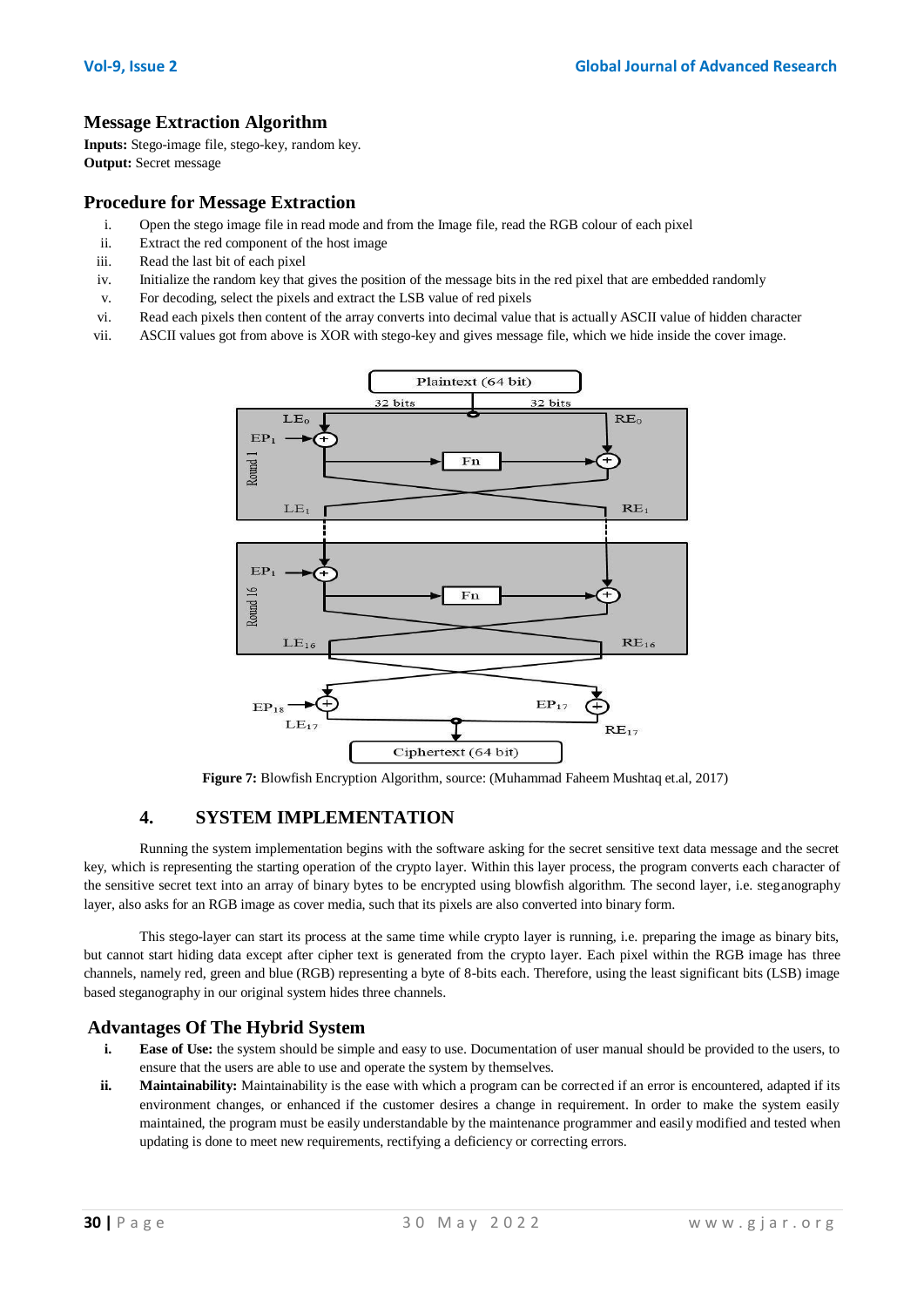- **iii. Reliability:** Reliability is the extent to which a program can be expected to perform its intended function with requirement precision. This system should be reliable, where it does not produce dangerous or costly failure when it is used in a reasonable manner.
- **iv. Robustness:** Robustness refers to the ability of the system to be able to handle or continue in operation when faced with unexpected circumstances such as handling improper data. The system should be robust enough to handle anticipated or unanticipated error.
- **v. Response Time / Speed:** The system should be able to process any transaction at the highest speed and avoid unnecessary interaction. At a low response time, the users may feel frustrated and decide not to use the system.
- **vi. Security:** This system should have security measures to minimize the risk of data exposure to unauthorized user. Only the authorized users with the correct login and password are allowed to access and manipulate the data kept in the database.
- **vii. User-Friendly:** A user friendly interface enables the users who are with or without technical background able to operate and use this system. A user friendly system will satisfy users and allow interaction with this website and able to utilize this system to the maximum.
- **viii. Correctness:** Correctness refers to the degree to which the software performs its required function. Thus, programs for the system must be operating correctly for the user to retrieve the desired outputs. To ensure this system quality, numerous testing and trial-and-errors were carried out.

# **Program Screenshot**

#### **Encryption and Steganography**

This reveals the content of the encryption option. Here, the sender uploads the transcript he/she wants to send using the "upload file" option.

| tk                                       | $\times$           |
|------------------------------------------|--------------------|
| CRYSTEG(Text)                            |                    |
|                                          |                    |
| Secret Message                           |                    |
| Name: Agbewusi Taofeeq<br>Level: HND II  | Encrypt text       |
| Encryption key Taofeed                   |                    |
| Note: only key of 4 to 56 bytes is valid |                    |
| <b>Upload file</b>                       | <b>Hide Secret</b> |
| Output                                   |                    |

Encryption and steganography phase

## **Text Encryption**

The sender inputs the symmetric encryption key after the transcript has being uploaded and the secret message is encrypted using the user's encryption key.

| tk                                                                                | ×                  |
|-----------------------------------------------------------------------------------|--------------------|
| CRYSTEG(Text)                                                                     |                    |
|                                                                                   |                    |
|                                                                                   |                    |
| Secret Message                                                                    |                    |
| b'v@LlP\x9fx\x95\xba\xd7]C5Z\xa8\xblb\xc                                          |                    |
| 8!\x97\xc2hZ%84]\x11\xb8A\x86\xb3G\xf5\x<br>19~\xldC-5\xfbM\x99\xd7\xbe\x8c\xe34' | Encrypt text       |
|                                                                                   |                    |
| Encryption key Taofeed                                                            |                    |
| Note: only key of 4 to 56 bytes is valid                                          |                    |
|                                                                                   |                    |
| <b>Upload file</b>                                                                | <b>Hide Secret</b> |
| Output                                                                            |                    |

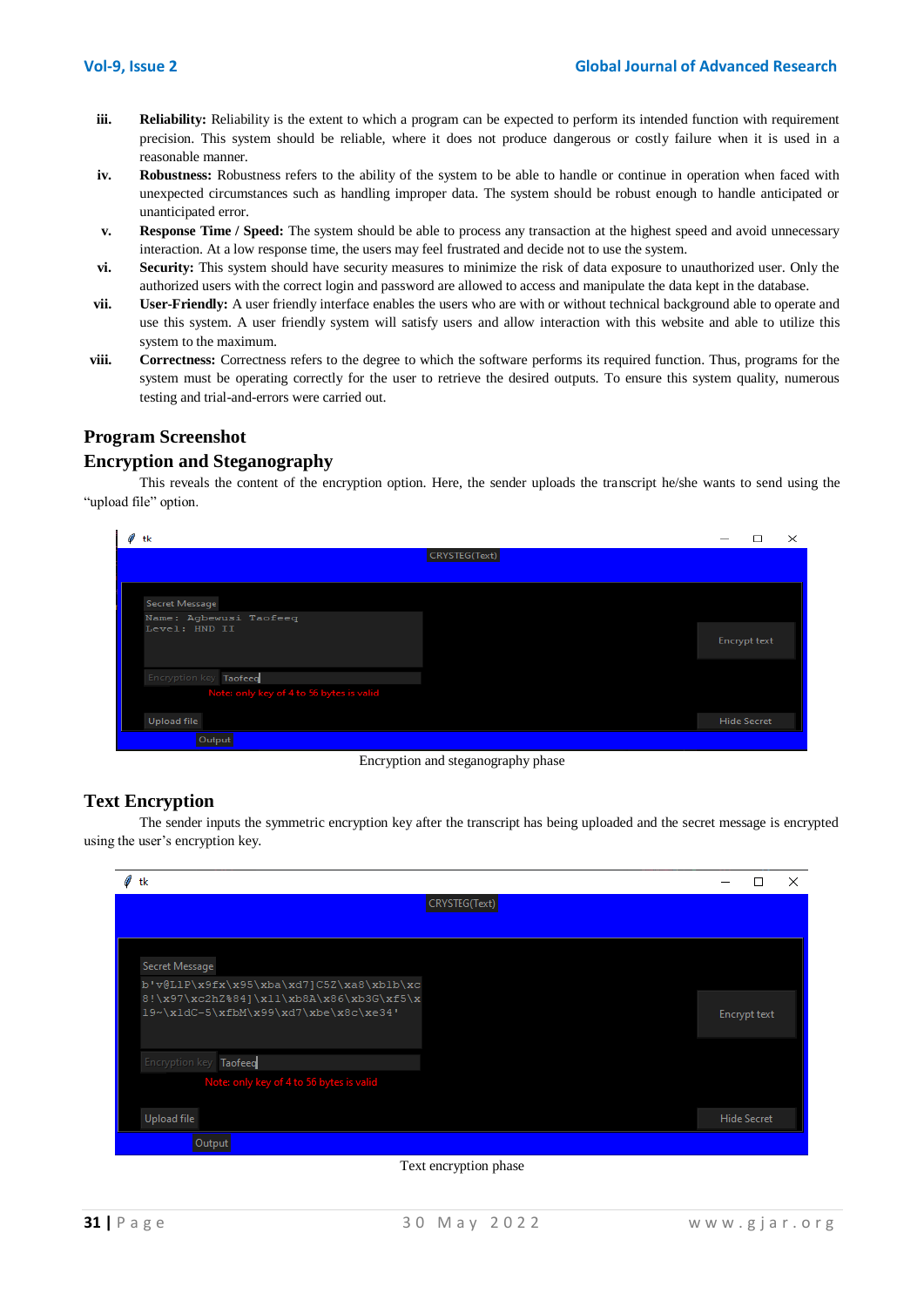## **Select Transcript**

Here the sender will click on the 'hide secret' option to hide the encrypted text in the uploaded transcript. By doing so, a stego-image is created.

| tk                                                                                                                            |                    |
|-------------------------------------------------------------------------------------------------------------------------------|--------------------|
| CRYSTEG(Text)                                                                                                                 |                    |
|                                                                                                                               |                    |
| Secret Message                                                                                                                |                    |
| b'v@LlP\x9fx\x95\xba\xd7]C5Z\xa8\xblb\xc<br>8!\x97\xc2hZ%84]\x11\xb8A\x86\xb3G\xf5\x<br>19~\x1dC-5\xfbM\x99\xd7\xbe\x8c\xe34' | Encrypt text       |
| Encryption key Taofeed                                                                                                        |                    |
| Note: only key of 4 to 56 bytes is valid                                                                                      |                    |
| <b>Upload file</b><br>C:/Users/Gadroic/Documents/project_2/image/original/admin.png                                           | <b>Hide Secret</b> |
| Output<br>C:\Users\Gadroic/Documents\crysteg(Text)\stego\adminstego.png                                                       |                    |

#### **Receiver Opens the Stego Image**

The receiver launches the steganography app and opens the stego-image sent to him/her by the sender. By clicking the "unhide secret" option the encrypted secret text is revealed.

| 0<br>tk                                  | $\times$<br>П        |
|------------------------------------------|----------------------|
|                                          | CRYSTEG(Text)        |
|                                          |                      |
| Upload Stego Image                       | <b>Unhide Secret</b> |
| Secret Message                           |                      |
|                                          | Decrypt text         |
| Decryption key                           |                      |
| Note: only key of 4 to 56 bytes is valid |                      |
| Output                                   |                      |

## **Encrypted Text Is Retrieved**

The encrypted text inside the image will be retrieved.

| $\mathscr{O}$ tk                      |                                                                                      | $\times$             |
|---------------------------------------|--------------------------------------------------------------------------------------|----------------------|
|                                       | CRYSTEG(Text)                                                                        |                      |
|                                       |                                                                                      |                      |
| Upload Stego Image                    | C:/Users/Gadroic/Documents/crysteg(Text)/stego/adminstego.png                        | <b>Unhide Secret</b> |
|                                       |                                                                                      |                      |
| Secret Message                        |                                                                                      |                      |
|                                       | b'v@LlP\x9fx\x95\xba\xd7]C5Z\xa8\xblb\xc<br>8!\x97\xc2hZ%84]\x11\xb8A\x86\xb3G\xf5\x |                      |
| 19~\x1dC-5\xfbM\x99\xd7\xbe\x8c\xe34' | Decrypt text                                                                         |                      |
|                                       |                                                                                      |                      |
| Decryption key                        |                                                                                      |                      |
|                                       | Note: only key of 4 to 56 bytes is valid                                             |                      |
| Output                                |                                                                                      |                      |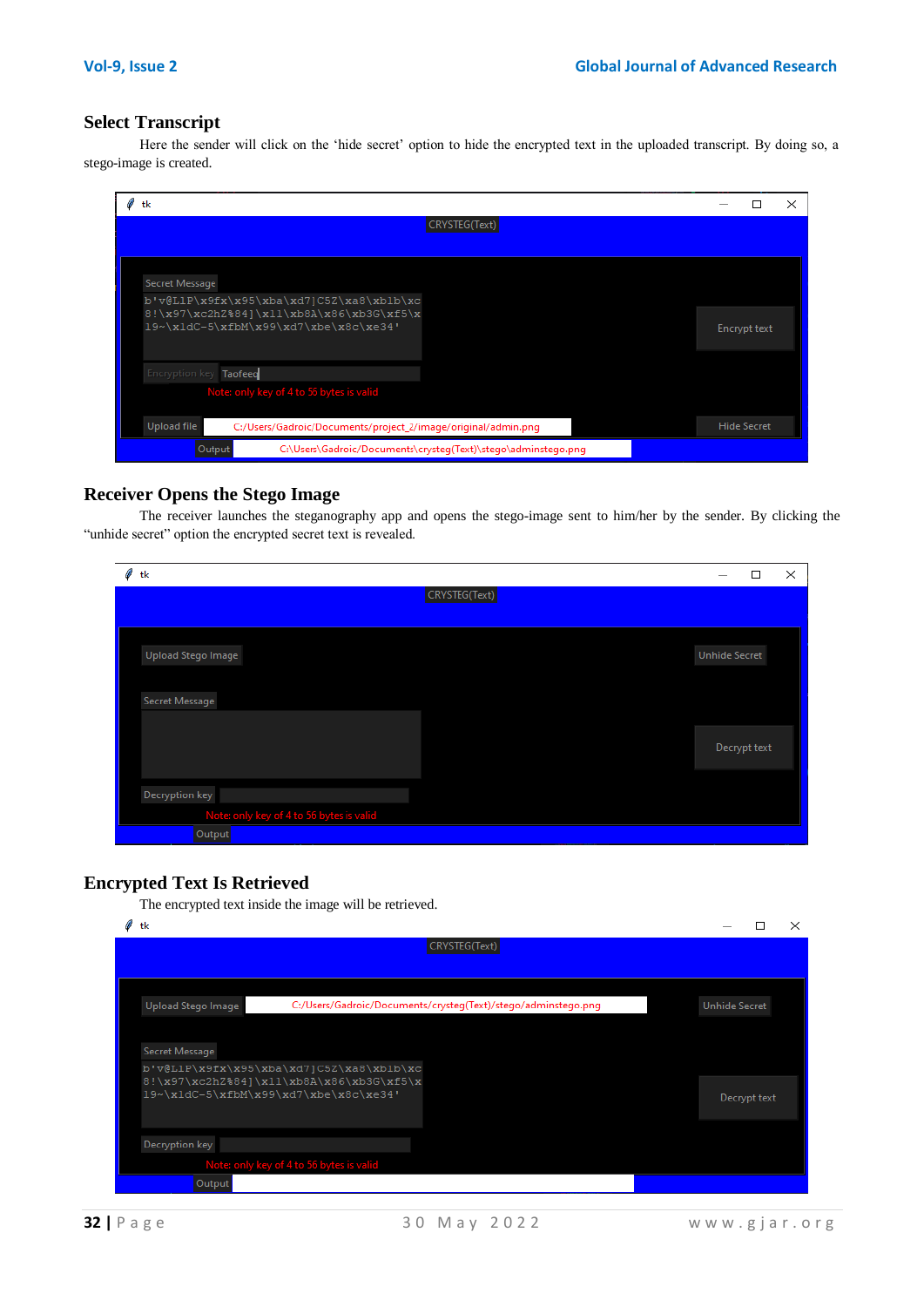#### **Receiver Inputs the Decryption Key**

The receiver then inputs the same encryption key the sender used to encrypt the transcript secret. The encrypted transcript secret is successfully decrypted using the same key by the sender.

| tk                                                                                  | ×                    |
|-------------------------------------------------------------------------------------|----------------------|
| CRYSTEG(Text)                                                                       |                      |
|                                                                                     |                      |
|                                                                                     |                      |
| C:/Users/Gadroic/Documents/crysteg(Text)/stego/adminstego.png<br>Upload Stego Image | <b>Unhide Secret</b> |
|                                                                                     |                      |
| Secret Message                                                                      |                      |
| Name: Agbewusi Taofeeq<br>Level: HND II                                             |                      |
|                                                                                     | Decrypt text         |
|                                                                                     |                      |
|                                                                                     |                      |
| Decryption key Taofeed                                                              |                      |
| Note: only key of 4 to 56 bytes is valid                                            |                      |
| Output                                                                              |                      |

#### **Analysis of the Cover Image**

Analysis shows that there is no physical difference between the image before and after steganography, however the image extension changed from .jpg to .png, also the final size of the stego image is slightly larger than the size of the original image.

## **5. CONCLUSION**

This work presents a state of the art investigation work in the area of two popular information security approaches, namely cryptography and steganography. However both techniques provides security for secret information, where cryptography modifies the set-up of the information in a way that only its authorized recipient/person can get the text message, while the steganography hides the complete information in the cover media, so no one can easily identify that any message is hidden in the presented content but no one standalone approach is so good for practice. The approach in this project uses a new steganographic approach called image steganography, the application creates a stego image in which the transcript is embedded and is protected with a password which is highly secure. The main intention of the project is to develop a cryptography and steganography application that provides good security.

The approach provides higher security and can protect the message form stego attacks. The image resolution doesn"t change much and is negligible when we embed the message into the image, and the image is protected with the personal password. So it"s not possible to damage the data by unauthorized personnel. We are using the Least Significant Bit algorithm and Blowfish algorithm in this project for developing the application which is faster, reliable and compression ratio is moderate.

Therefore, to provide more security to the information at the time of communication over unsecured channel a novel advance technique for data security was need, which gave rise to this project which combined cryptography and steganography to ensure the full security of data over an unsecured channel.

#### **REFERENCES**

- [1] Abboud, A. J. (2015). Protecting Documents Using Visual Cryptography, 3(2), 464–470.Advanced Steganography Algorithm using encrypted secret message ,Joyshree Nath and Asoke Nath, International Journal of Advanced Computer Science and aplication(IJACSA) Vol-2 No.3,Page 19-24 ,March 2011.
- [2] Anderson, J.P. (2005). Information security in a multi-user computer environment in advance in computers, New York Vol.12
- [3] Alan Siper, Roger and Crag Lombardo, (2005). The Rise of Steganography, Proceedings of Student/Faculty Research Day, CSIS
- [4] Bajpai, S. and Saxena, K. (2012). Techniques of Steganography for Securing Information : A Survey, 3(1), 48–54
- [5] Biham, E., and Shamir, A. (2003). A Differential Cryptanalysis of the Data Encryption Standard, New York: Springer-Verlag, pp. 27-134.